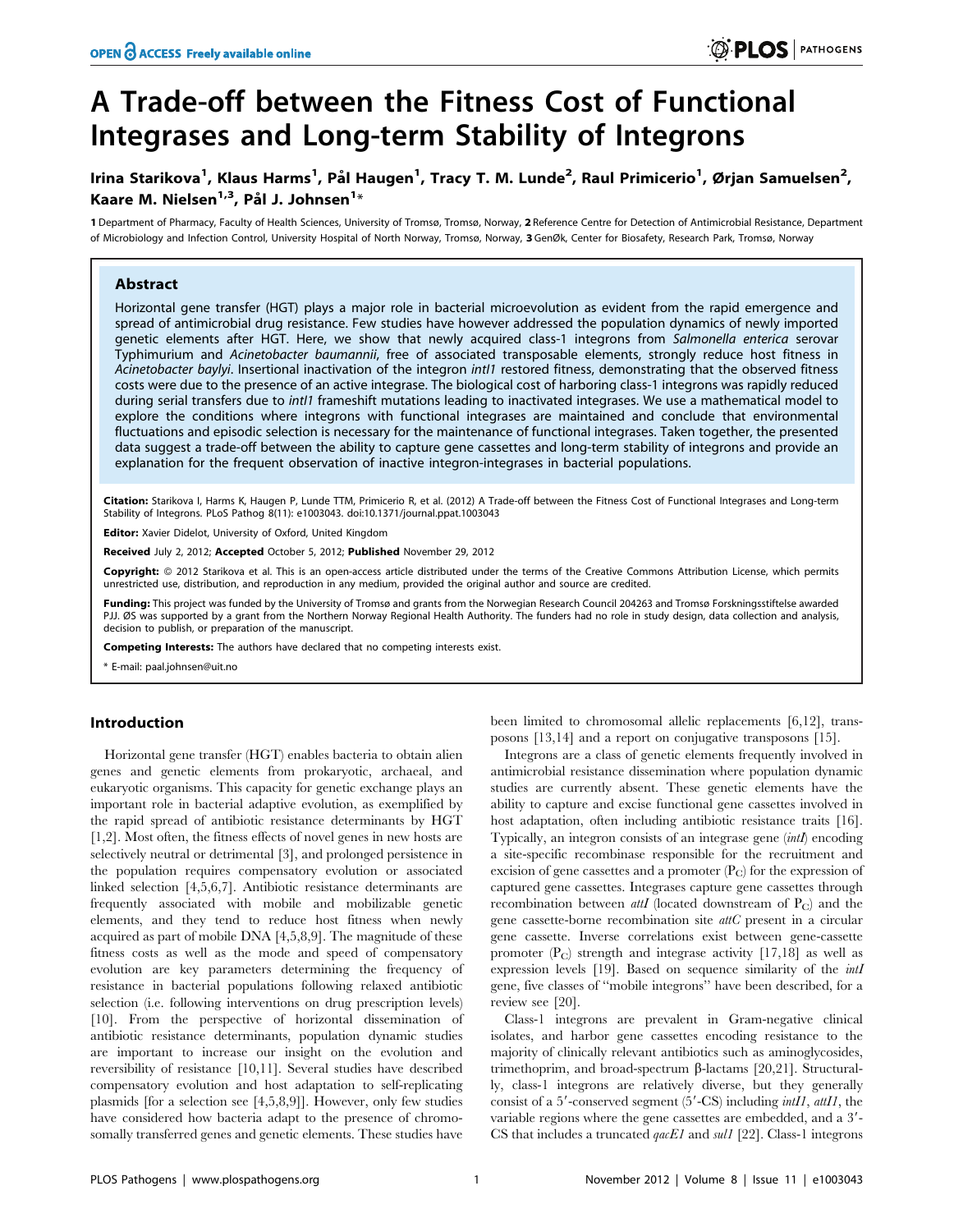#### Author Summary

Horizontal acquisition of mobile and mobilizable genetic elements plays a major role in the development of antimicrobial drug resistance in bacteria. Despite their causal role in drug treatment failure, there is only limited understanding of how horizontal acquisitions of these elements affect bacterial fitness. A prominent group of such genetic elements are the integrons. These genetic elements harbor an integrase-gene that allows the integron to respond to environmental changes by capture and excision of gene cassettes. Here, we have experimentally determined if horizontal acquisition of an integron affect host fitness. The data demonstrate that the initial costs are substantial. However, inactivation of the integrase gene occurred rapidly by spontaneous mutation alleviating the detrimental effect of the integron on bacterial fitness. The same fitness restoring effects was also shown by targeted inactivation of the integrase gene. The inactivation results in a negative trade-off between host adaptation and loss of the ability to capture new gene cassettes. Importantly, our results explain the frequent observation of inactive integrase genes in integrons found in bacteria of different origins. Finally, we use mathematical modeling to determine the conditions necessary for maintaining functional integrases.

are frequently linked to complete and incomplete transposons such as Tn402 [23], and Tn21-like structures [24]. Due to the often incomplete nature of the transposable elements linked to clinical class-1 integrons these structures are generally thought to be defective in terms of transposition, and for these elements to move, transposition functions need to be provided in trans. However, in clinical isolates, these integron-containing transposons are frequently located on plasmids and thus can easily spread horizontally [25,26].

Integrons can be important factors for horizontal dissemination of novel and adaptive traits among bacteria because they facilitate "sampling" of the environmental gene-cassette-pool [27,28]. Moreover the ability to acquire novel cassettes, or shuffle the existing ones, has shown to be increased as a response to stress [29]. Integrons with non-functional integrases are however prevalent in bacterial populations [28,30], suggesting that the ability to acquire gene cassettes does not necessarily provide a frequent selective advantage. Thus, whereas it is clear that selection for integron-encoded traits such as antibiotic resistance determine the frequency of class-1 integrons in bacterial populations, the selection for functional integrases remains unclear.

Here we show that horizontally transferred class-1 integrons from Salmonella enterica serovar Typhimurium and Acinetobacter baumannii, free of associated transposable elements, strongly reduce host fitness in Acinetobacter baylyi. We demonstrate that these fitness costs are due to an active integrase IntI1. These fitness costs were reduced during serial transfer experiments through mutational inactivation of the integrase gene, suggesting a trade-off between maintaining a functional integrase and stability of integrons in the population over time. Our results provide a rationale for why inactivated integron-integrases are frequently observed in clinical and environmental bacterial isolates. We use a mathematical model to explore the population dynamics of integrons with functional and nonfunctional integrases in competition with integron-free bacterial populations. We conclude that selection for pre-existing genecassettes acts synergistically with the ability to capture new ones [episodic selection [31]] in fluctuating environments.

# Results

# Newly acquired class 1 integrons of reduce fitness in A. baylyi

The model organism A. baylyi ADP1 is a close relative to the nosocomial pathogen A. baumannii and is free of integrons [32]. We constructed a set of A. baylyi strains containing cloned diverse class-1 integrons from isolates of two A. baumannii (clinical isolates) and one S. enterica serovar Typhimurium (isolated from pork). These strains allowed the investigation of the effects of newly acquired integrons on host fitness. The three integrons were inserted in an identical chromosomal locus (ACIAD3309) [32].

Mixed culture competition experiments revealed that newly acquired class-1 integrons from A. baumannii (IVS1 and IVS3) and S. enterica serovar Typhimurium (IVS2) resulted in a statistically significant reduced relative fitness (w) of 0.93 ( $p = 0.01$ <sup>\*\*</sup>), 0.92  $(p= 0.02**)$ , and 0.89  $(p< 0.01**)$ , respectively. The relative fitness of the ancestor was by default set to 1.0. The neutrality of the insertion locus (ACIAD3309) was confirmed using a pair of A. baylyi ADP1 strains that were isogenic except from the insertion of a selective/counter-selective marker pair in strain IVS4 (A. baylyi ADP1 ACIAD3309:: $nptI I$  sacB) (relative fitness w = 1.01, not significantly different from 1.0  $(p=0.2)$ ). The results are summarized in Figure 1. To verify that the relative fitness measurements were not hampered by the choice of selective antibiotic resistance markers all fitness measurements presented in this study were repeated with strain IVS4 as an integron-free competitor. The results from these experiments using sucrose (sacB) counterselection were always congruent with kanamycin, spectinomycin, and spectinomycin/ampicillin selective platings, and the results from all parallel competition experiments were pooled before statistical analyzes.

# Fitness costs of class-1 integrons with strong and weak cassette promoters  $(P<sub>c</sub>)$

The class-1 integrons inserted into A. baylyi ADP1 differed in their gene cassette promoter sequences, located in the intI1 open reading frame. Sequence alignments of the three *intI1* sequences inserted into A. baylyi revealed that the integrons with the highest (IVS2), and lowest (IVS1) fitness costs contained cassette promoters identical to the recently described weak  $(P<sub>C</sub>W)$  and strong  $(P_{C}S)$  promoters, respectively [17]. The difference in relative fitness between strains IVS1 and IVS2 was statistically significant in independent sample t-tests  $(p=0.03*)$ , suggesting a correlation between integrase activity and the fitness cost of harboring an integron. The integron with the intermediate fitness cost (strain IVS3,  $w = 0.92 \pm 0.04$ ) contained a hybrid P<sub>C</sub> promoter.

#### Inactivation of the integrase gene restored fitness

In three integron-containing A. baylyi strains (IVS1, IVS2, and IVS3), the *intI1* integrase genes were inactivated by insertions of either *cat* (strain IVS1 *intI1::cat*) or *nptII sacB* cassettes (strains IVS2 intI1::nptII sacB and IVS3 intI1::nptII sacB). These intI1 knockout mutants displayed no significant reduction in relative fitness in mixed competition experiments with the ancestral A. baylyi ADP1 (Figure 1). To test the hypothesis that strains with inactivated integrases increased fitness when compared to their functional counterparts, independent sample t-tests were performed. For all pairs, the intI1 inactivation restored fitness completely: IVS1 vs. IVS1 intI1::cat  $(p = 0.015**)$ , IVS2 vs. IVS2 intI1::nptII sacB  $(p<0,001**)$ , and IVS3 vs. IVS3 *intI1::nptII sacB*  $(p=0,003**)$ . These data further demonstrate that the initial fitness cost of integron-carriage was due to the presence of an active integrase.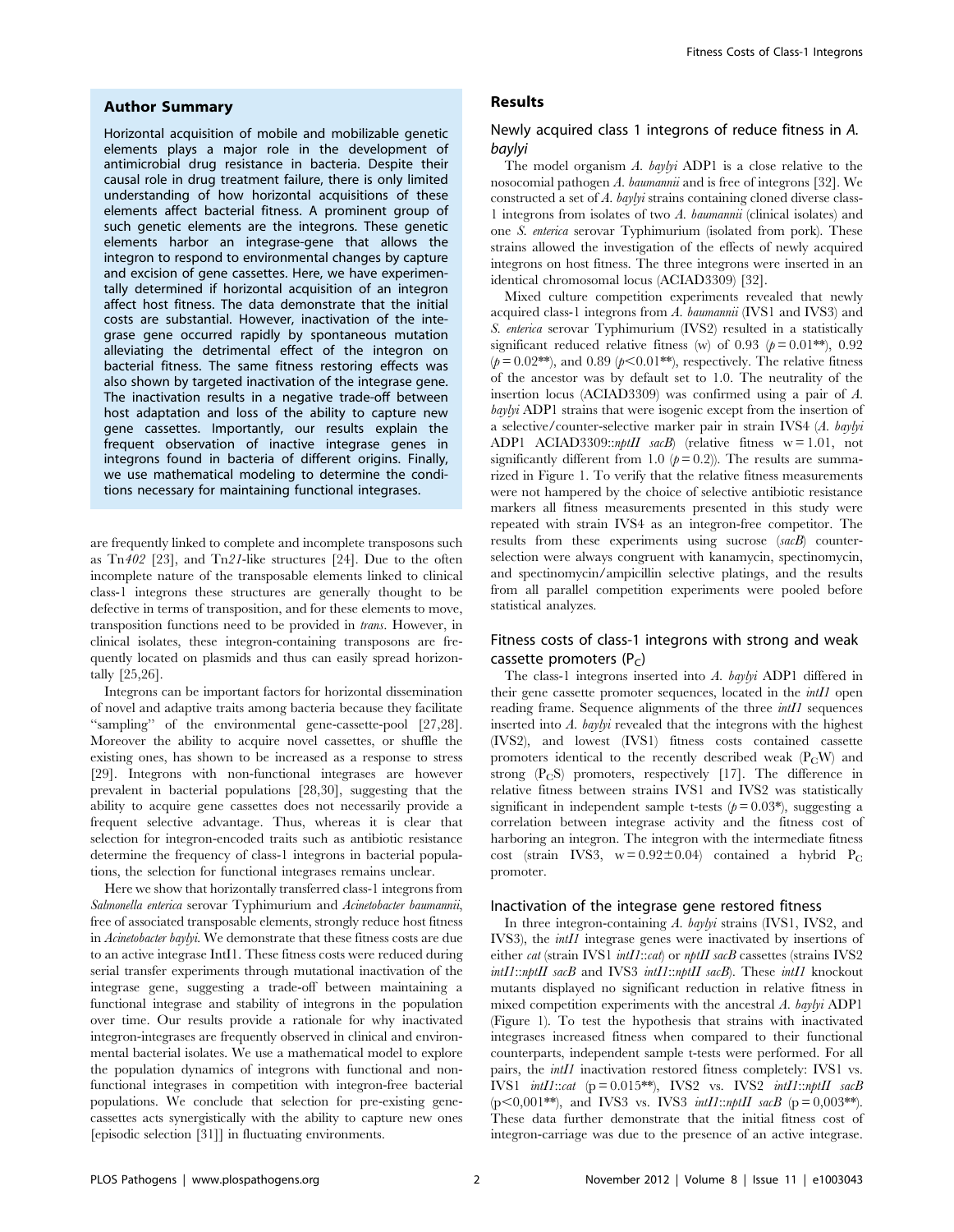

Figure 1. Results from pair-wise mixed culture competition experiments. The integron free A. baylyi ADP1 was competed against integroncontaining strains with functional or non-functional integrases. Except from the inserted DNA sequences (integrons or *nptll sacB*) in the selectively neutral ACIAD3309 locus, the strains were isogenic. Results were obtained from at least two independent experiments, and number of parallels ranged from 12–50. Error bars indicate 95% confidence intervals. By definition, a relative fitness of 1.0 indicates no difference in relative fitness. Numbers 1–10 on x-axis describes A. baylyi ADP1 competed against: 1–3; ADP1 with newly acquired integrons, 4–6; ADP1 with newly acquired integrons insertionally inactivated, 7–9; ADP1 with evolved integrons, and 10 insertion-locus control: 1: IVS1 (w = 0.93 [0.91–0.95]; 2; IVS2 (w = 0.98 [0.97–0.99]); 3: IVS3 (w = 0.92 [0.88–0.96]); 4: IVS1 intI1::cat (w = 0.98 [0.97–0.99]); 5: IVS2 intI1::nptII sacB (w = 1.04 [1.00–1.08]); 6: IVS3 intI1::nptII sacB (w = 1.03 [1.00–1.06]); 7: IVS1<sub>EV-1</sub> (w = 0.99[0.97–1.01]); 8: IVS1<sub>EV-2</sub> (w = 0.98 [0.97–0.99]); 9: IVS1<sub>EV-3</sub> (w = 0.99 [0.97–1.01]); 10: IVS4 (w = 1.01 [0.99–1.03]). doi:10.1371/journal.ppat.1003043.g001

Expression of the integrase genes in the chromosomal insertion locus was verified by reverse transcription PCRs (RT-PCR) in IVS1, IVS2, and IVS3. No transcripts were detected in strains IVS1 intI1::cat, IVS2 intI1::nptII sacB, and IVS3 intI1::nptII sacB (Figure S1).

# Inactivated integrase genes emerged during serial transfer experiments

A total of 20 A. baylyi IVS1 cultures were subjected to daily 1:100 dilutions in fresh LB medium. During the serial transfer experiments the evolving populations were screened for colonies of increased size on LB agar plates, a method regularly used to identify fitness compensated mutants [33,34]. Twice a week agar plates were visually inspected and the first colony of increased size appeared after 30 days in one of the populations. This colony was isolated and frozen down for further analyses. At day 42 we isolated two additional colonies from different populations. These isolates were analyzed and they all contained mutations in the intI1. Complete integrons from these three evolved A. baylyi IVS1 genetic backgrounds were transferred back into the ancestral A. baylyi ADP1 strain, yielding strains  $IVSI<sub>EV-1</sub>,  $IVSI<sub>EV-2</sub>$ , and$  $IVS1<sub>EV-3</sub>$ .

To test the hypothesis that the evolved integrons increased fitness, they were competed against the ancestral ADP1. Mixed culture competition experiments revealed that fitness was completely restored in these strains (Figure 1). Independent sample t-tests further verified that the relative fitness of the each evolved integron was significantly different from its *intI1*-functional ancestor IVS1,  $(p = 0.001$ <sup>\*\*</sup>, for all three comparisons). Subsequent characterizations of these three transformants by DNA sequencing revealed frameshift mutations close to the start codon of the *intI1* open reading frame rendering the integrase non-functional (Figure S2). RT-PCR of evolved strain  $IVSI<sub>EV-1</sub>$  yielded no transcript (Figure S1).

#### Theoretical results

We hypothesized that functional integrases are maintained by episodic selection provided by fluctuating environments [31]. To test this hypothesis in silico we parameterized a mathematical model with our own experimental data, and relevant parameters from the literature. Parameters related to resource utilization  $(e)$ and km) were calibrated to yield population sizes close to what we observed in the laboratory. The MIC values were based on our own experiments, parameters on growth characteristics were derived from our own study (fitness values) combined with values from the literature. For a complete list of parameters used in these serial transfer simulations, see Table 1. Fig. 2A shows the predicted population dynamics of strains harboring a newly acquired integron with a functional integrase with one  $(I_1 - blue)$ line) and two  $(I_2 - \text{black line})$  gene cassettes, the integron free susceptible wild type  $(P - green line)$ , and two fitness ameliorated integrase- mutants  $(M_1 - light blue and M_2 - grey)$ . The predicted in silico population dynamics, before "shift" in Figure 2A, mirrors our experimental data form the serial transfer cultures where integrase specific fitness compensating mutants were isolated after 30 and 42 days of serial transfers. These single mutants were selected on antibiotic free agar plates with approximately 100 colonies, suggesting an approximate frequency of 1/100. Fluctuating environments are simulated by a probability of encountering antibiotic A for a period of 40 transfers, and then antibiotic B for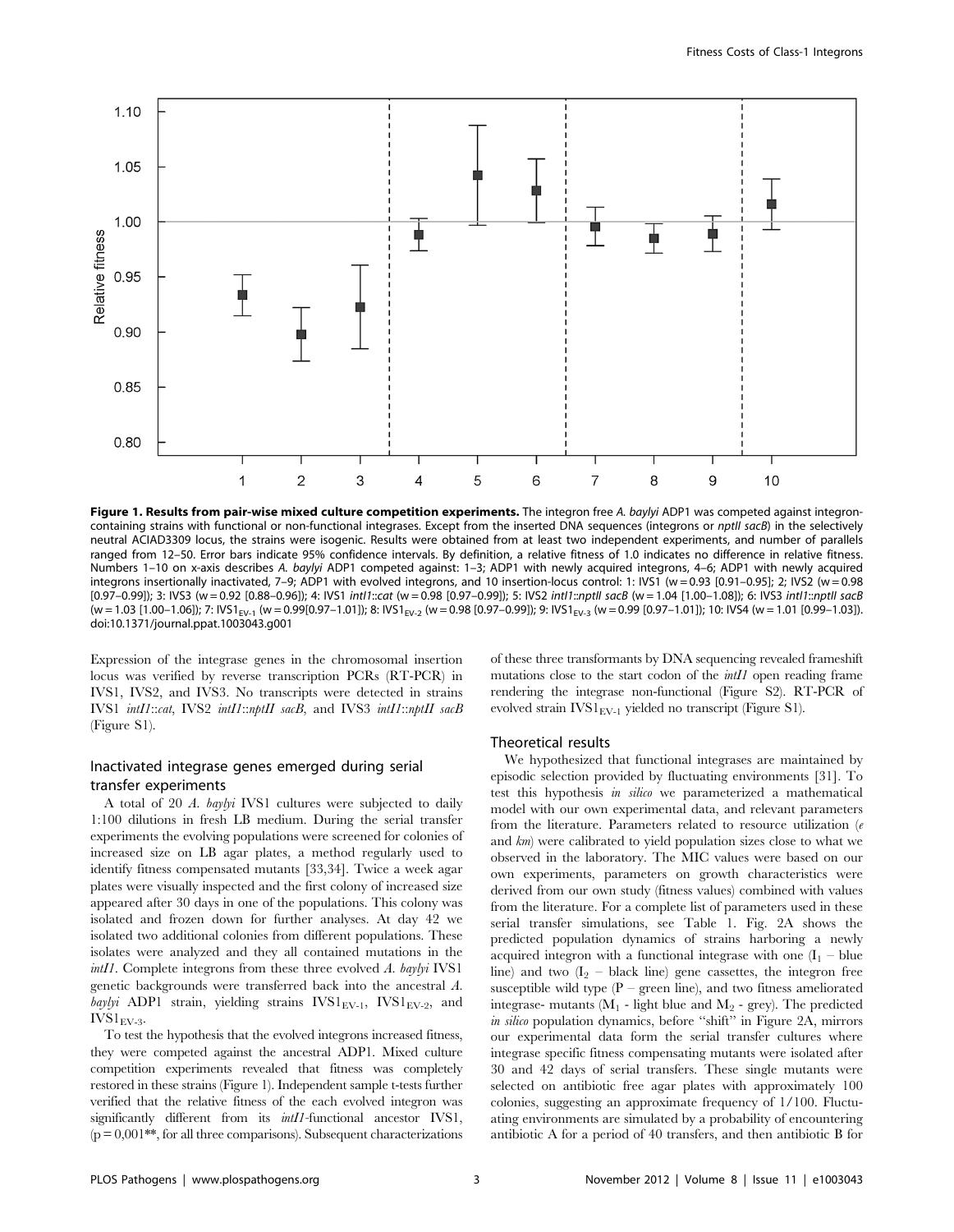Table 1. Mathematical model and simulations: list of parameters.

| Parameter        | <b>Description</b>                                  | Value                                                                                                                             | Source     |
|------------------|-----------------------------------------------------|-----------------------------------------------------------------------------------------------------------------------------------|------------|
|                  | Parameters for growth rate $(\Phi)$                 |                                                                                                                                   |            |
| $V_{x}$          | Maximum growth rate                                 | $X = I_1$ , $I_2$ : $V = 0.93$ , (0.91,0.95) $X = P$ , $M_1$ , $M_2$ : $V = 1$                                                    | This study |
| $U_{x}$          | Maximum kill rate                                   | $X = P$ : U = -0.01, All others U = -0.2                                                                                          | $[31]$     |
| MIC <sub>x</sub> | Minimum Inhibitory Concentration                    | <b>For Antibiotic A</b>                                                                                                           | This study |
|                  |                                                     | $X = I_1$ , $I_2$ , M <sub>1</sub> and M <sub>2</sub> : MIC = 24 g/L X = P: MIC = 0.5 g/L                                         |            |
|                  |                                                     | <b>For Antibiotic B</b>                                                                                                           |            |
|                  |                                                     | $X = I_1$ , P, M <sub>1</sub> : MIC = 0.1 g/L $X = I_2$ , M <sub>2</sub> : MIC = 16 g/L                                           |            |
| l k              | Hill coefficient                                    | 1.0                                                                                                                               | ***        |
| km               | Resource concentration where $\frac{V_x}{2}$        | $0.25$ g/L                                                                                                                        | $[31]$     |
|                  | Parameters for differential equations               |                                                                                                                                   |            |
| e                | Conversion efficiency of resources                  | $1.0\times10^{-7}$                                                                                                                | $[57]$     |
| $\theta$         | Mutation rate, restoration of functional integrases | 7.5 × 10 <sup>-11</sup> bp <sup>-1</sup> generation <sup>-1</sup> (1.0 × 10 <sup>-13</sup> to 1.0 × 10 <sup>-8.5</sup> )          | $[58]$     |
| $\pi$            | Mutation rate for generating defective integrases   | 3.75 $\times$ 10 <sup>-8</sup> generation <sup>-1</sup> ( $\theta$ ×500) * (1.0×10 <sup>-13</sup> to 1.0×10 <sup>-8.5</sup> )×500 | [58]       |
| lλ               | Rate of gene cassette acquisition                   | $1.0\times10^{-8}$ generation <sup>-1</sup> (1.0×10 <sup>-9</sup> to 1.0×10 <sup>-5</sup> )                                       | $***$      |
| da/db            | Decay rates of antibiotics A and B                  | 0.05                                                                                                                              | ***        |

\*We assume that nonsense and frameshift mutations render the integrase non-functional if it occurs within the first 500 bp of the integrase.

\*\*Gene cassette acquisition rates were conservatively set at least two orders of magnitude lower than low conduction frequencies as reported for example in [59]. \*\*\*Hill- coefficient arbitrarily set to 1 [within the range presented in [49]] and decay rates were adjusted to ensure efficient antibiotic selection. Values in brackets for V.  $\theta$ ,  $\pi$ , and  $\lambda$  are the widened parameter ranges applied in model predictions.

doi:10.1371/journal.ppat.1003043.t001

the remaining time period, both at a 10% probability per transfer. The results shown in Fig. 2A are the median values for 100 simulations. Our simulations show that functional integrases are descending when only one antibiotic is present. However, the switch to a second antibiotic B allows the pre-existing two-gene cassette integron  $(I_2)$  to rapidly ascend to high frequency. During this ascent  $I_1$  and  $M_1$  are driven extinct. Without further environmental change, the mutated integrase  $M_2$  outcompetes its less fit counterpart  $I_2$ . As shown in Fig. 2B, persistence of integrons with functional integrases strongly depends on when the switch to antibiotic B occurs. To assess the robustness of the model predictions scenario in Fig. 2A we explored different parameter ranges for the gene cassette acquisition rate  $(\lambda)$ , mutation rate for inactivated integrase  $(\pi)$ , and the mutation rate for restoration of functional integrase  $(\theta)$ . We performed 500 additional simulations where  $\pi$  and  $\theta$  were varied over 10 values each, and  $\lambda$  over 5 levels (ranges provided in Table 1). As illustrated in Figure S3 the model predictions were robust for a wide range of these parameter combinations. Further, we explored the extreme values of the 95% CI of the relative fitness parameter V as experimentally determined  $(w = 0.91$  and  $(0.95)$  alone and in combinations with different parameter values. These values and the mean fitness value (w = 0.93) for  $V_I$  were tested when  $\pi$ ,  $\theta$ , and  $\lambda$  varied over a small range  $(\pm .2.5\%)$  to assess changes in model predictions. Qualitatively all additional simulations  $(n = 581)$  were consistent with the scenario presented in Figure 2A providing generality to the model predictions (data not shown).

# Discussion

We show for the first time that newly acquired integrons can substantially reduce relative fitness of its new bacterial host. Following the insertion in a selectively neutral chromosomal locus, the three class-1 integrons from isolates of A. baumannii and S. enterica serovar Typhimurium reduced fitness in the A. baylyi recipient by 7–11%. For comparison, these fitness costs are in the range of mutations conferring antimicrobial resistance through modifications of housekeeping genes such as par/gyr mutations (fluoroquinolone resistance) in Streptococcus pneumoniae [35], and some rpoB mutations in E. coli [36]. Direct insertional inactivation of the three intI1 alleles completely mitigated the initial fitness reductions, clearly suggesting that the fitness costs observed were due to the presence of a functional integrase gene (*intII*).

Non-functional integrase genes due to frameshift- and nonsensemutations are frequently encountered in surveys [28,30,37]. We asked whether functional intI1 genes would be inactivated during experimental evolution. After 30–42 days of daily serial transfers we observed colonies of increased size on agar plates, representing putative fitness compensated mutants. Integrons from evolved isolates were subsequently introduced into the ancestral genetic A. baylyi ADP1 background, and in these strains they no longer reduced fitness of the host bacterium (Figure 1). Sequence analyses of the three intI1 genes revealed the presence of frameshift mutations in the first quarter of intI1 resulting in premature stop codons, rendering these integrases inactive (Figure S2). The emergence of non-functional intI1 genes during experimental evolution with mutational inactivation patterns identical to those reported from bacterial isolates of environmental and clinical origins [28,30,37] strongly suggests that integrase pseudogenes may ascend to high frequencies in bacterial populations by natural selection.

It was recently demonstrated that *intI* expression is under the control of the SOS response through the presence of LexA binding sites in the integrase promoters (including class-1 *intII*) [29,37]. These authors proposed that LexA repression reduce the potential detrimental effects of *intI* expression, and that SOS induction allows expression of the integrase gene when new gene cassettes could provide a response to stressful and potentially lethal environmental conditions [29,37]. It was also suggested that integrase inactivation is correlated with absence of LexA regulation [37], and that this is a key factor explaining the high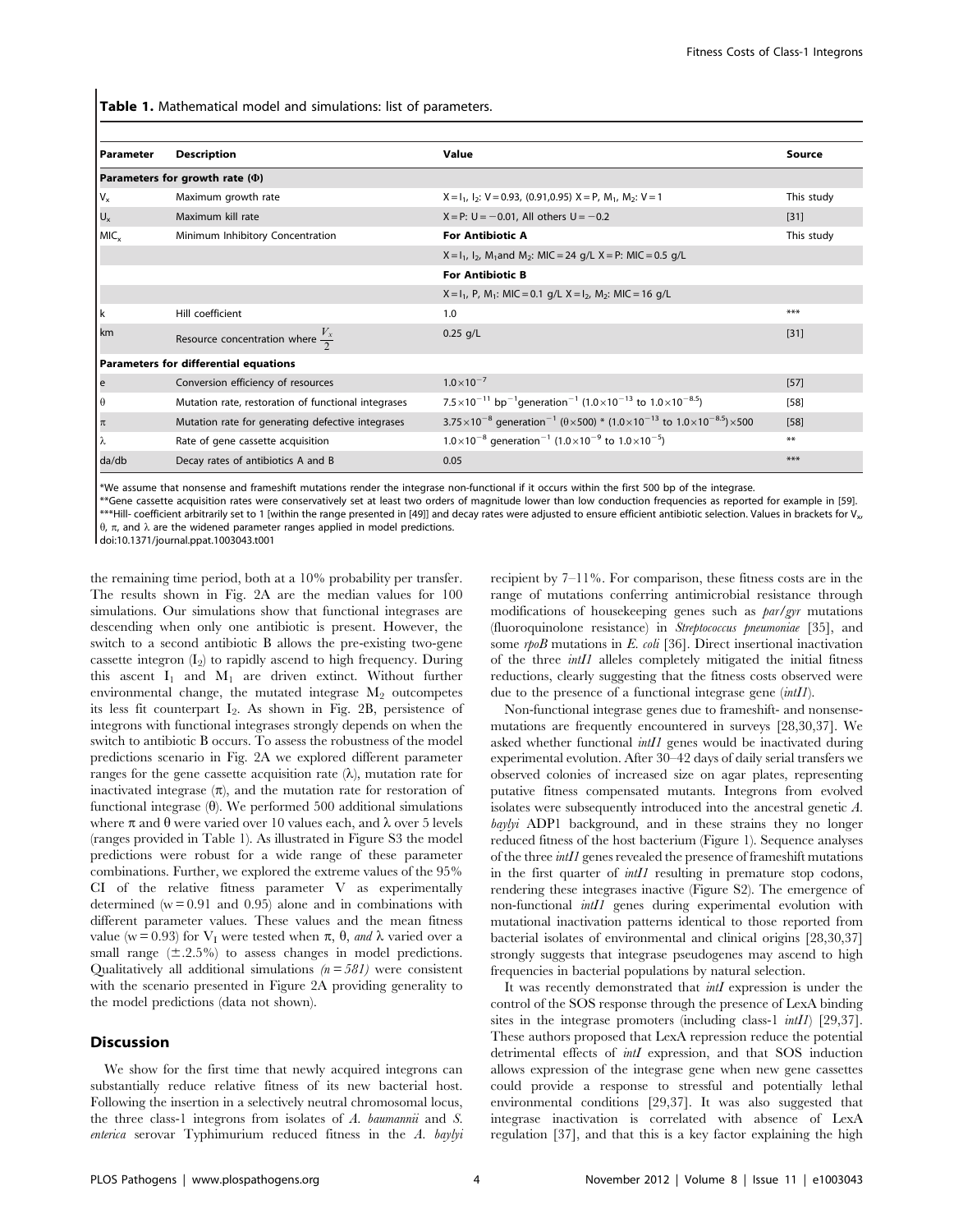

Figure 2. 2A) Simulation results depicting the dynamics of integron-containing and - free populations driven by competition and antibiotic selection in serial transfer cultures. Diamond indicates antibiotic switch. Population I harbors an integron with a functional integrase with one gene cassette encoding resistance to antibiotic A (dark blue line). Population  $I_2$  has acquired a second gene cassette and encodes resistance to both antibiotics A and B (black line). Following frameshift and nonsense mutations in the functional integrase, populations  $I_1$  and  $I_2$  form  $M_1$  (light blue line) and  $M_2$  (grey line), respectively. Population P (green line) is the integron-free wild type. The results shown are the median values of 100 realizations until the  $I_2$  population falls below 1 CFU per ml. 2B) Persistence of integrons with functional integrases: The connected crosshairs presented in figure 2B shows the proportion of realizations where the functional integrase (in population  $I_2$ ) is still present after 50 additional transfers following different time intervals between shifts from antibiotic A to B. doi:10.1371/journal.ppat.1003043.g002

proportion of pseudo-intI-genes found in integron-containing bacteria [28,30,37]. The experimental data reported here are the first to support both these hypotheses. The majority of Acinetobacter species, including our model organism A. baylyi and the clinically relevant A. baumannii all lack lexA homologues [38,39]. Thus,  $int11$  is most likely not under LexA repression in our model system, and the newly acquired integrons reduced fitness in A. baylyi, despite the presence of native LexA binding sites in two out of three integrons. The mutational inactivation of intI1 completely mitigated the fitness costs of integron carriage, and in the absence of repression the inactivation could very well mimic tight repression of integrase expression.

The serial transfer experiments were performed in nutrient-rich LB medium, as opposed to minimal medium for the competition experiments. The emergence of fitness compensated A. baylyi with non-functional integrases during experimental evolution strongly suggests that the fitness costs of integron carriage are not limited to specific growth conditions. Consequently, the fitness restoration due to *intI1* inactivation leads to stabilization of the cassette arrays in the bacterial population, and integron-borne antibiotic resistance determinants will not be reduced following relaxed selective antibiotic pressures.

Previous reports indicate an inverse correlation between genecassette promoter  $(P_C)$  strength and integrase activity [17,18] as well as expression levels [19]. From the results presented in these reports it could be hypothesized that a strong gene-cassette promoter would decrease the overall activity of the integrase gene, and that the cost of integron carriage should be reduced. Our results favor this hypothesis. However, the results should be interpreted with some caution since we achieved significance at the alpha level, but not when Bonferroni correction was applied. The newly acquired integron from a clinical A. baumannii strain ( $\sim$ 7%) fitness cost) contained a cassette promoter sequence identical to the "strong promoter"  $(P<sub>C</sub>S)$  whereas the cassette promoter of the integron from the *S. enterica* serovar Typhimurium strain  $\sim$  11% fitness cost) displayed a "weak promoter"  $(P<sub>C</sub>W)$ , as reported by Jove et al. [17]. Moreover, the integrase sequence from *S. enterica* serovar Typhimurium revealed amino acids in positions 32 (R), and 39 (H) consistent with the highest recombination activity demonstrated in [17]. Jove and co-workers suggested that increased expression of gene cassettes, leading to higher levels of resistance, would be selected for in environments with strong antibiotic selective pressures. Our results add complexity to that hypothesis insofar that the increased expression of gene-cassettes also could lead to reduced integrase activity, and thus stabilize functional integrons in non-selective environments.

Two lines of evidence support that the mechanistic basis for the observed fitness effects of functional integrases is reduced genomic stability. First, IntI1 can catalyze recombination events between attI/attC sites and frequently encountered non-canonical sites in the genome, as demonstrated by Recchia and co-workers [40]. Secondly, purified IntI1 enzyme possesses all functions necessary for target recognition and recombination, as shown in in vitro strand transfer assays [41,42]. Consequently, when newly acquired and in the absence of tight regulation, expressed integrase would be able to form recombination junctions between the integron and sequence-regions elsewhere in the genome. Resolution of such single strand crossovers ultimately leads to potentially lethal deletions of the genomic region between the recombination sites either following replication or IntI1 activity, as demonstrated in co-integrate resolution experiments [40].

We hypothesized that environmental fluctuations and episodic selection [31] are key to the maintenance of functional integrases, and explored this in computer simulations. According to our hypothesis selection for pre-existing gene cassettes in integrons (type-1 episodes) acts synergistically with the ability to capture new cassettes that provide bacteria with a selective benefit in changing environments (type-2 episodes). Type-1 episodes favoring preexisting gene cassettes allow integrons to reach high frequencies in the population but during these conditions, due to the fitness cost of the active integrases, non-functional integrases rapidly ascend in the population. Type-2 episodes select for new gene cassettes acquired by the active integrase. Our simulations show that maintenance of functional integrases depends on the time between the different episodes (i.e. the frequency of environmental change), as well as the continuous availability of new and adequate gene cassettes. Of course the selective episodes could be other favorable traits encoded by gene-cassettes, and are not limited to antibiotic resistance determinants.

In conclusion, the presented data suggest that in the absence of  $int1$ repression, a fitness trade-off exists for the maintenance of integrons with functional integrases. The initial high fitness cost of the integrase can only be outweighed by selection for gene cassette dynamics.

# Materials and Methods

The bacterial strains, plasmids, and primers used in this study are listed in Tables 2, S1 in Text S1, and S2 in Text S1. Strains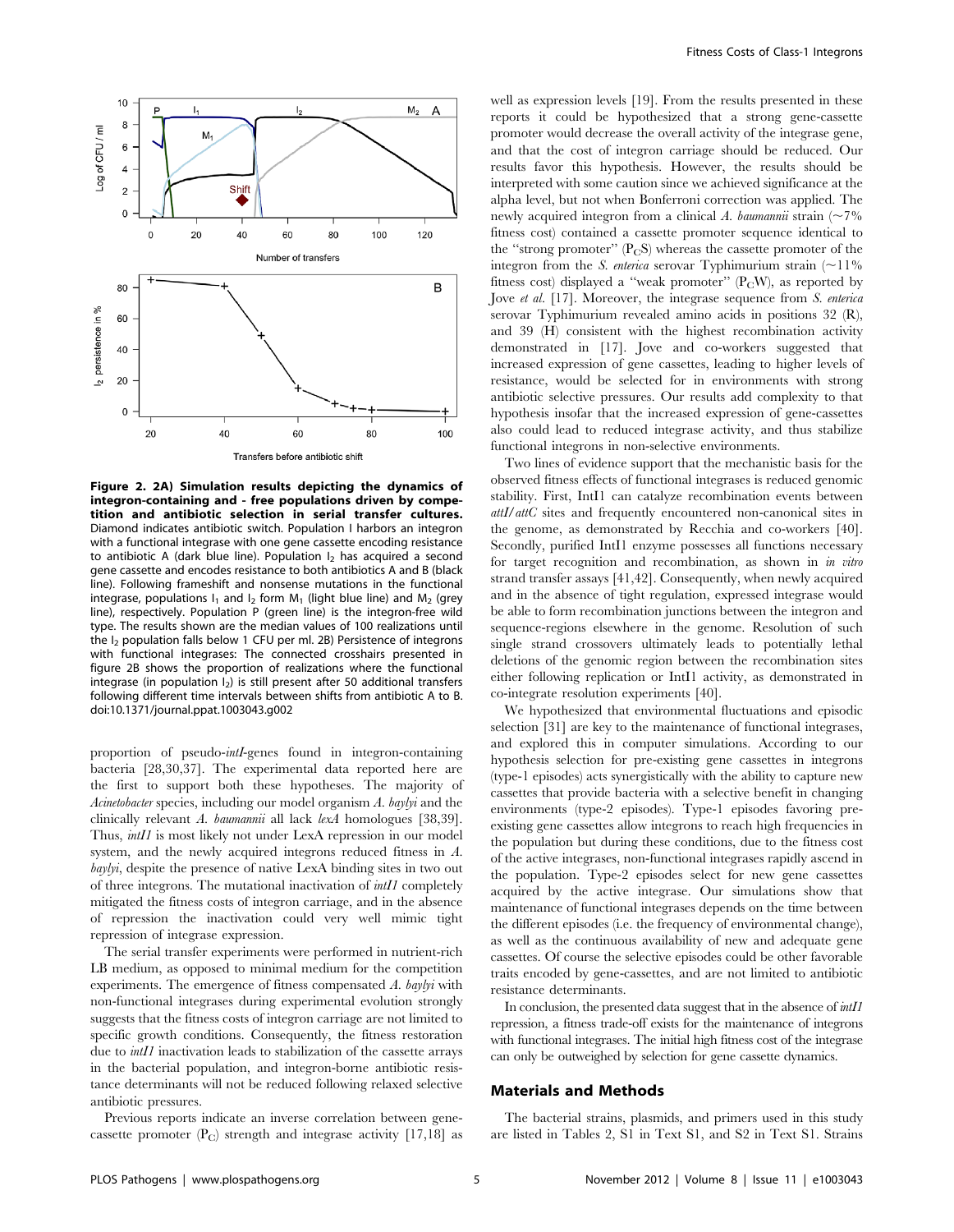Table 2. The strains used in this study; genotypes and relative fitness.

| A. baylyi strains      | Genotype, origins of integrons, and description <sup>1</sup>                                                                     |
|------------------------|----------------------------------------------------------------------------------------------------------------------------------|
| IVS1                   | Integron from A. baumannii 064, clinical isolate [55]: [intl1 aadB qacE $\Delta$ 1 sull1 orf5]                                   |
| IVS1 intl1::cat        | IVS1 with inactivated integrase: [intl1::cat aadB qacE $\Delta$ 1 sull1 orf5]                                                    |
| $IVS1FV-1$             | ADP1 with evolved IVS1 integron 1: [intl1'   aadB  gacE 41   sull1   orf5]                                                       |
| $IVS1$ <sub>EV-2</sub> | ADP1 with evolved IVS1 integron 2: [intl1" aadB qacE41 sull1 orf5]                                                               |
| $IVS1$ <sub>EV-3</sub> | ADP1 with evolved IVS1 integron 3: [intl1" aadB qacEA1 sull1 orf5]                                                               |
| I <sub>IVS2</sub>      | Integron from S. enterica- Serovar -Thyphimurium- 490 - food isolate [55]: [intl1 bla <sub>oxa30</sub>  aadA1 qacEA1 sull1 orf5] |
| IVS2 intl1::nptll sacB | IVS2 with inactivated integrase: [intl1::nptll sacB  bla <sub>oxa30</sub>  aadA1 qacE $\Delta$ 1 sull1 orf5]                     |
| IVS3                   | Integron from A. baumannii- 47-42 [56]: [intl1]aacC1]orfP/P/Q[aadA1]qacE $\Lambda$ 1]sull1]orf5]                                 |
| IVS3 intl1::nptll sacB | [intl1::nptll-sacB aacC1 orfP/P/Q aadA1 qacE41 sull1 orf5]                                                                       |
| IVS4                   | (nptll sacB)                                                                                                                     |

<sup>1</sup>Integrons were all inserted in A. baylyi locus ACIAD3309.

doi:10.1371/journal.ppat.1003043.t002

were grown in S2-minimal medium, amended with 2% lactate [43], or Luria Bertani (LB) agar or broth at  $30^{\circ}$ C or  $37^{\circ}$ C under aeration.

#### Plasmid constructions

Plasmid pTM4 is derived from the pGT41 [44] and was used for in vitro insertion of integrons into a chromosomal locus. pTM4 contains segments identical to upstream and downstream segments of the  $5'$ -region of the chromosomal A. baylyi ACIAD3309 open reading frame for homologous recombination, interrupted by a SacI/Ecl136II restriction site, and was constructed as follows: The downstream segment (707 bp) was PCR-amplified with primers  $ACIAD3309-down-F$  (including a  $5'$ -heterologous tail containing an Ecl136II/SacI site) and ACIAD3309-down-R (Table S2, in Text S1) with Phusion DNA polymerase (Finnzymes, Espoo, Finland) according to the manufacturer's instructions but with 10% DMSO added, and inserted into the KspAI site of pGT41, giving pTM1. The upstream segment (785 bp) was amplified with primers ACIAD3309-up-f and ACIAD3309-up-r (with 5'- $Ecl136II/SacI$  tail) and inserted into the *Oli*I site of pTM1, giving pTM2. From pTM2, two unwanted segments were removed as follows: A 2.7 kbp insert containing an  $nptH$  (kanamycin resistance) gene was excised by cleavage with SacI (has 2 sites in pTM2) and re-circularization of the large fragment, resulting in pTM3 which has the two segments for homologous recombination ligated immediately upstream and downstream of an Ecl136II/SacI restriction site. From pTM3, the bla (ampicillin resistance) gene was truncated and rendered non-functional by cleavage with  $XmnI$ (contains 2 sites in pTM3) and re-circularization of the large fragment, giving pTM4.

#### Construction of class-1 integron containing A. baylyi

A. baylyi IVS1 was constructed as follows: The integron of A. baumannii Ab $064$  (Table 2) including the  $5'$ - and  $3'$ -CS was PCRamplified with Phusion polymerase using 5'-phosphorylated primers IntF2 and OrfRev3 (Table S2, in Text S1) and ligated to Ecl136II-cleaved (blunt-ended linear) pTM4, respectively. The ligation assay was used as donor DNA to naturally transform (see below) A. baylyi ADP1. Transformants were selected on medium containing kanamycin  $(25 \mu g/ml)$ . One transformant was generated from a PCR product covalently joined to a vector molecule at both ends and that substituted the 5'-end of ACIAD3309 with the integron from A. baumannii Ab064, and termed IVS1. Cointegrates were excluded by screening for chloramphenicol sensibility, and the desired insertion was verified by PCR. The

strains IVS2 and IVS3 were constructed as described for IVS1 with integrons of S. enterica serovar Typhimurium 490 and A. baumannii 47-42 (Table 2), respectively, using primers IntF2/ OrfRev2 and employing corresponding selection and PCR controls. The three class-1 integrons differed in the variable regions (Table 2) as well as in the integrase sequences (different gene cassette promoters and SNPs). The integrase accession numbers are JX041889 (A. baumannii Ab064), AM991977 (S. enterica serovar Typhimurium 490), and JX259274 (A. baumannii 47-42). Strain IVS4 (locus neutrality control) was obtained by transformation of A. baylyi ADP1 by pTM2 (kanamycin-resistant, sucrose-sensitive, verified by PCR).

#### Insertion inactivation of intI1

The *intI1* gene of IVS1 was disrupted by natural transformation with HincII-linearized pACYC177-int-cat as substrate for natural transformation (Table S1, in Text S1). This plasmid contains an internal fragment of the *intI1* gene of A. baumannii AB064 with a cat (chloramphenicol resistance) gene inserted. The resulting strain was PCR-verified and termed IVS1 *intI1::cat*. The *intI1* genes of IVS2 and IVS3 were insertion-inactivated in a corresponding manner by pACYC177-int-nptII-sacB, which contains the nptII sacB marker pair (kanamycin resistance/sucrose susceptibility) from pTM2 (cloned as Ecl136II fragment) instead of cat [45,46]. The resulting strains were verified phenotypically, and by PCR and termed IVS2 intI1::nptII sacB and IVS3 intI1::nptII sacB, respectively.

# Serial transfer experiments and transfer of evolved integrons back into the ancestral genetic background

Strain IVS1 with a class-1 integron from A. baumannii Ab064 was subjected to daily one hundred-fold dilutions in 10 ml LB broth in 20 independent parallels for 30–42 days. Aliquots were plated every third day on LB agar plates to screen for fitnesscompensated mutants by increased colony size. Evolved integrons were transferred back into the ancestral A. baylyi ADP1 background by PCR-amplification including surrounding regions of homology using homologous transformation (yielding strains  $IVSI<sub>EV-1</sub>,  $IVSI<sub>EV-2</sub>$ , and  $IVSI<sub>EV-3</sub>$  (Table 2).$ 

#### Fitness measurements

Integron-containing and -free A. baylyi ADP-1, otherwise isogenic, were subjected to mixed competition experiments as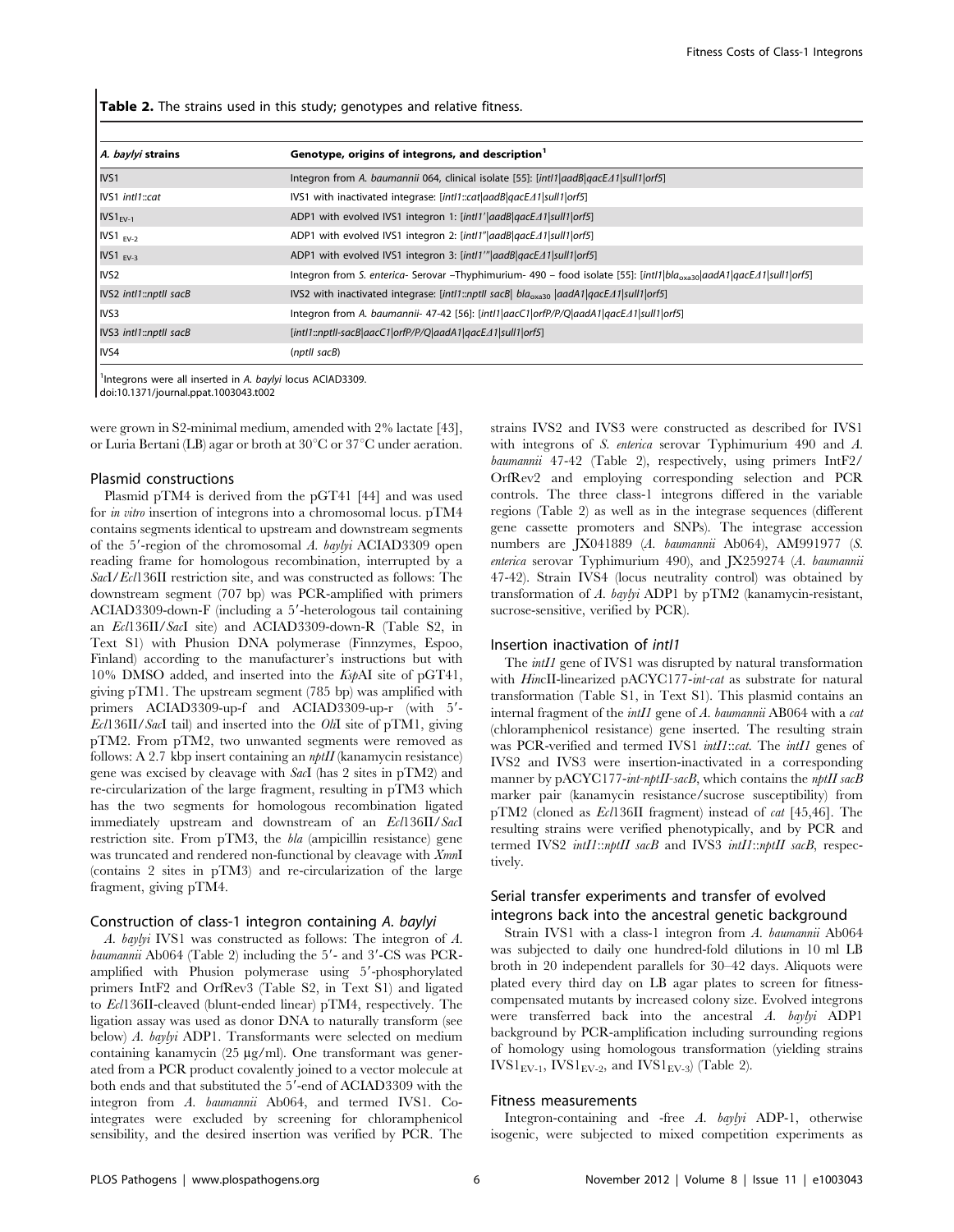previously described [12,47] with the following modifications: Competing strains were pre-grown in S2 minimal media for 24 hours before diluting 1:10 in NaCl  $(0,9\%)$ , and 150 µl of each competitor was transferred and mixed into 2.7 ml S2 medium supplied with 0.1% DNase (to exclude natural transformation in the assays). Initial  $(N_0)$  and final densities  $(N_{24})$  of competing strains were measured before the onset of competitions and after 24 hours by selective and non-selective plating. Selective traits exploited were antibiotic resistance markers or a counter-selective marker (nptII or aadB, kanamycin resistance; aadA, spectinomycin resistance;  $bla_{\text{OXA-30}}$  ampicillin resistance;  $saCB$ , sucrose susceptibility). From these densities, the Malthusian parameter  $(m)$  of each competitor was determined using the equation  $m = \ln (N_{24}/N_0)$ . Relative fitness  $(w)$  was estimated as the ratios of each competitor's Malthusian parameter  $(m_1/m_2)$  [47]. To avoid potential markerbias  $m_1$  and  $m_2$  were estimated by selective plating on antibiotics (kanamycin/spectinomycin/ampicillin) in one genetic background followed by sucrose selection in the other. Results were always congruent for the antibiotics and concentrations chosen, and data from both selective regimes were pooled. Estimates of  $w$  were based on 12–24 parallel experiments for each competition experiment.

#### Natural transformation

Preparation of competent cells and transformation assays were performed as described previously [12,48] with some modifications. Briefly, competent cells were prepared by diluting an overnight culture of A. baylyi 1:100 in fresh LB. The culture was incubated at  $30^{\circ}$ C with vigorous shaking until the cell titer reached  $1 \times 10^9$  ml<sup>-1</sup>. The cells were chilled on ice, pelleted by centrifugation at  $5000 \times g$  and  $4^{\circ}$ C for 15 min, and re-suspended in LB supplemented with 20% glycerol. Aliquots were stored at  $-80^{\circ}$ C until use. For transformation, competent cells were thawed on ice and diluted 1:40 in LB medium containing the donor DNA. The assays were aerated for 90 min at  $30^{\circ}$ C and plated on selective media plates in appropriate dilutions. The plates were incubated at  $30^{\circ}$ C until visible colonies had formed (16–40 hours).

#### Phenotypic and genotypic characterization

The minimal inhibitory concentrations (MICs) of the donor, recipient and transformant strains were determined for sulfamethoxazole, kanamycin, streptomycin, spectinomycin, gentamicin, and ampicillin, by E-test according to the instructions of the manufacturer (BioMeriux, France). Nucleic acids were isolated with QIAGEN Genomic/Plasmid DNA kits (QIAGEN, Germany), according to the manufacturer's instructions.

The transformation assay using A. baumannii 064, S. enterica serovar Typhimurium 490 and A. baumannii 47-42 as donors, resulted in a number of transformants that were analyzed phenotypically (MIC values, Table S3, in Text S1) and genotypically. Primers IntF2/OrfRev3 and IntF2/OrfRev2 were used to amplify the entire integron region in both transformants and donor strains, giving approximate sizes of 4 kb, 5 kb, and 6 kb for A. baumannii 064, S. thyphimurium 490 and A. baumannii 47-42 transformant strains, respectively. Primers  $5CS'/3CS'$  were used to verify the size of the variable regions in both donor and test strains; primers  $UpF/DownR$  as well as  $IntF2/3CS'$  and  $5CS'/$ OrfRev2/OrfRev3 were used to confirm the correct position of the aquired integrons in the ADP1 genome. Primers IntF2/ OXA303R and IntF2/aacC1-OrfP-R were used to verify the position of the gene cassettes within an integron in the strains IVS2 and IVS3, respectively. Primers aadBF/aadBR, OXA305F/ OXA303R and aacC1-F2/aacC1-orfP-R (Table S2, in Text S1) were used for gene cassettes identification within the integrons.

The unknown regions surrounding the integron in the donor were sequence determined by direct genomic DNA sequencing (primer walking) as described previously [12] with the following modifications: 20  $\mu$ l sequencing reactions consisted of 4  $\mu$ l BigDye  $v3.1$  sequencing mix (Applied Biosystems),  $4 \mu l$  of the primer at a concentration 10 mM, 4  $\mu$ l of a sequencing buffer, and  $\sim$ 4  $\mu$ g of the purified chromosomal DNA. The sequences of the integrons in the donor strain and transformants were determined by sequencing (BigDye Chemistry) of the PCR products obtained from the primers IntF2/OrfRev3, or IntF2/OrfRev2 (Table S2, in Text S1). The sequence of the integrase gene was determined by sequencing of the PCR products amplified with the primers IntF2/aadBR, IntF2/GCS1RevComp, and INCINTF/IntI1F. PCR products were purified by adding a mix of exonuclease 1  $(0.2 \text{ U/}\mu\text{I}$  PCR product) (New England Biolabs) and shrimp alkaline phosphatase  $(0.01 \text{ U/}\mu\text{I } PCR$  product) (Roche) followed by 30 minutes incubation at 37 $^{\circ}$ C and 5 minutes at 95 $^{\circ}$ C in a PCR machine. The obtained sequences were analysed by the Sequencher v.4.2.2 programme (GeneCodes, USA) and compared to previously published sequences (GenBank).

#### Reverse transcription PCR (RT-PCR)

RNA was isolated using the Total RNA Isolation KIT (Macherey-Nagel, Germany), and cDNA was synthesized using MonsterScript 1<sup>st</sup>-strand cDNA synthesis Kit (Epicentre Biotechnologies, USA), both according to the manufacturer's instructions. The generated cDNA was amplified using primers INCINTF/ IntI1F (Table S2, in Text S1).

#### Theoretical model

To investigate the conditions that favor maintenance of integrons in bacterial populations, we used a mathematical model and numerical solutions, based on [31] [49]. This serial passage model included five populations. Populations  $I_1$  and  $I_2$ , contain functional integrases where  $I_1$  has captured a single cassette encoding resistance to antibiotic A,  $I_2$  has captured two gene cassettes and is resistant to both antibiotics A, and B. Populations  $I_1$  and  $I_2$  can acquire frameshift mutations in *intI1* and turn into populations  $M_1$  and  $M_2$  with non-functional integrases, respectively. Population P is the antibiotic susceptible, integron-free wild type. The growth rates of I, M, and P populations are determined by the pharmaco-dynamic function developed by Regoes and coworkers [49], where a Hill-function determines the growth rate or death rate (negative growth rate) of the populations in the presence of antibiotics [50,51]. Briefly, the growth rate  $(\phi x)$  depends on the concentration of resource (R), antibiotics (A and B), and antibiotic susceptibility (MIC). In this model each population have two different growth rates;  $\phi x(RA)$  and  $\phi x(RB)$ . In the simulations  $\phi$ x(RA) is chosen if antibiotic A is present, and  $\phi$ x(RB) when B is present, such that  $\phi x(RA) = if (B > 0, then \phi x(RB))$ , (else $\phi x(RA)$ ). Thus, the model does not simulate events where both antibiotics are present. With these definitions the changes in the population densities during one serial transfer event of I, M, and P populations are given by the following equations:

$$
\frac{dR}{dt} = \left(\frac{-R}{R+K_m}\right) \times (I_1 \times V_{I1} + I_2 \times V_{I2} + M_1 \times V_{M1} + M_2 \times V_{M2} + P \times V_P) \times e
$$

$$
\frac{dI_1}{dt} = \phi_{I1} \times I_1 - \pi \times I_1 + \theta \times M_1 - \lambda \times I_1
$$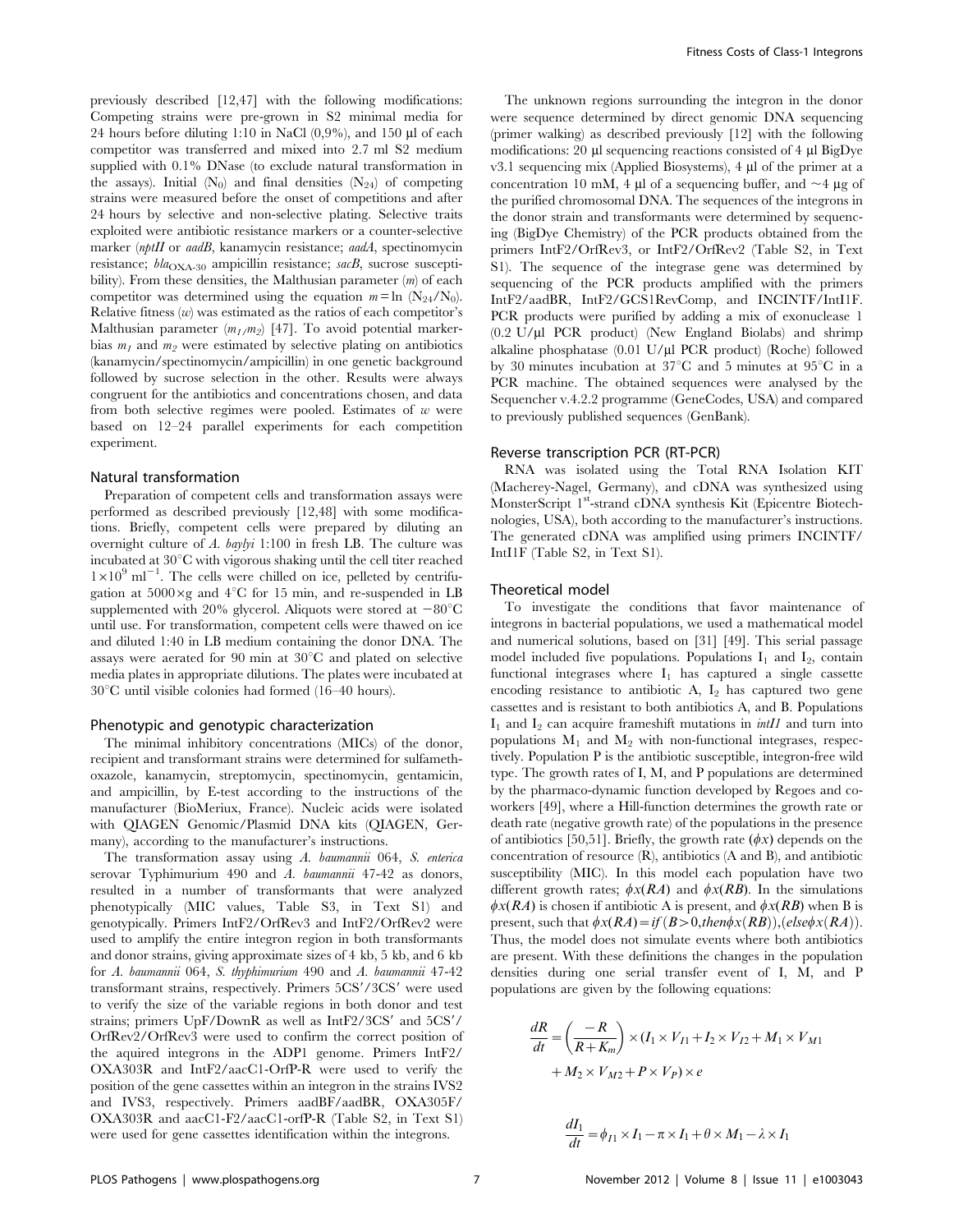$$
\frac{dI_2}{dt} = \phi_{I2} \times I_2 - \pi \times I_2 + \theta \times M_2 + \lambda \times I_1
$$
  

$$
\frac{dM_1}{dt} = \phi_{M1} \times M_1 + \pi \times I_1 - \theta \times M_1
$$
  

$$
\frac{dM_2}{dt} = \phi_{M2} \times M_2 + \pi \times I_2 - \theta \times M_2
$$
  

$$
\frac{dP}{dt} = \phi_P \times P
$$
  

$$
\frac{dA}{dt} = -d_a \times A
$$
  

$$
\frac{dB}{dt} = -d_b \times B
$$

where  $e \mu g/ml$  is the conversion efficiency (the resource concentration necessary to produce one new cell) [52],  $d_a$  and  $d_b$ are the decay rates of the antibiotics,  $\pi$  is the mutation rate for generating defective integrases, and  $\theta$  is the mutation rate for restoring functionality of defective integrases.  $\lambda$  is the rate at which populations with functional integrases acquire gene cassettes. An illustration of the model with respect to  $\pi$ ,  $\theta$ ,  $\lambda$  is given in Figure S4. A list of parameter values is given in Table 2.

Following each simulated dilution  $(1:100)$  50  $\mu$ g/ml of the resource was added, and the introductions of antibiotics were stochastic events. Each transfer was assigned a random value (range 0 to 1) from a uniform distribution of numbers. When this value was above a defined probability of 10%, antibiotics were added at  $2 \times$  (antibiotic A) and  $10 \times$  (antibiotic B) the MIC concentration of the susceptible populations in order to ensure proper selective effects of the added antibiotics. To investigate the temporal effect of fluctuating environments on the population dynamics of integron containing populations the temporal switch from antibiotic A to B was set at days 20, 40, 50, 60, 70, 75, 80, 100. A total of 100 simulations were performed at each frequency. To qualitatively test the robustness of the model predictions 500 additional simulations were run for different combinations of  $\theta$ (10),  $\pi$  (10), and  $\lambda$  (5) within the ranges provided in Table 2. We also tested the model behavior where the parameters  $\theta$ ,  $\pi$  and  $\lambda$ were combined with a small variation around the original selected model parameter  $(\pm 2.5\%)$  for three levels of the relative fitness of integron carriage parameter  $(V_x)$ . These levels of  $V_x$  included the extreme values from the 95% confidence intervals provided in the experimental measurements. For a numerical solution of the differential equations and to simulate the experimental conditions, the open source computer program R version 2.14.1 was used [53]. Dilutions as well as introduction of resource and antibiotics were determined by the events argument in the lsoda function from the deSolve package version 1.10-3 [54].

#### Theoretical model, assumptions and parameters

We assume that gene cassettes are available for the populations with functional integrase. Further, the resistance genes are assumed to be selectively neutral, as supported by the experiments conducted in this study. We model the use of two antibiotics to show the principle of a heterogeneous environment and the antibiotics are assumed to have no interactions. In these simulations a cut off was set at 1 CFU per ml where all growth and interactions were stopped. All populations were diluted 1:100 every 24 hours. For simplicity, gene cassette reshuffling (the order of resistance genes) or loss of single gene cassettes was not considered. For each set of environmental variables the median population densities from 100 simulations were calculated for each time point and the logarithm of the densities plotted at 24-hour intervals until  $I_2$  population reaches 1 CFU/ml.

# Statistical analyses

Parameter estimation and statistical tests were performed in SPSS vs. 17. In addition to significance at the alpha level (0.05\*), multiple testing issues were addressed by Bonferroni corrections of significance levels (indicated as \*\* throughout the text).

# Accession numbers

IntI1 from A. baumannii Ab064: JX041889. IntI1 from S. enterica serovar Typhimurium 490: AM991977. IntI1 (partial) A. baumannii 47-42: JX259274.

# Supporting Information

Figure S1 Upper row: RT-PCR with integrase-specific primers (INCINT/IntI1F) confirms expression of the integrase in the constructed strains IVS1 (lane 2), IVS2 (lane 5) and IVS3 (lane 7); for the strains IVS1 intI1::cat (lane 3),  $IVS1_{EV-1}$  (lane 4), IVS2  $intII::nptII$  sacB (lane 6) and IVS3  $intII::nptII$  sacB (lane 8) expression of the integrase is below the detection limit. ADP1 was chosen as a negative control for the expression of the integrase (lane 9). RT-PCR does not reveal any amplification with RNA samples in all the strains (lanes 12–19). Lanes 1 and 11- molecular weight marker 1 kb+ DNA-ladder; lanes 10 and 20 - water controls. Bottom row: RT-PCR with 16SrDNA-specific primers (16SF/16SR) was performed to confirm the expression of this gene in all the strains: IVS1, IVS1  $intI::cat$ , IVS1<sub>EV-1</sub>, IVS2, IVS2 intI1::nptII sacB, IVS3, IVS3 intI1::nptII sacB, ADP1 (lane 2-9, respectively). RT-PCR with RNA samples does not show amplification of the gene (lanes 12–20). Lane 1- molecular weight marker 1 kb+ DNA-ladder; Lanes 10 and 11 - water controls. (TIFF)

Figure S2 Amino acid sequence of the ancestral-(top), and evolved  $int1$  (IVS1<sub>EV-1</sub>, IVS1<sub>EV-2</sub>, IVS1<sub>EV-3</sub>) strains. Amino-acids in bold indicate identity to the ancestral strain. All evolved strains revealed early frameshift mutations: Deletion of  $G_{142}$  in IVS1<sub>EV-1</sub>/  $IVS1<sub>EV-2</sub>$ . In  $IVS1<sub>EV-3</sub>$  an additional G was inserted in position 98. Consequently, early stop-codons emerged rendering the respective gene products inactive.

(TIFF)

Figure S3 Model predictions for broad ranges of the parameters  $\lambda$  (gene-cassette acquisition rate),  $\pi$  (integrase inactivation rate), and  $\theta$  (back-mutation rate for restoration of functional integrase). All other parameter values: as in Figure 2A. Top left: when gene cassette acquisition rate  $(\lambda)$  is too low, no second gene cassette is acquired and  $I_2$  and  $M_2$  are not generated (white boxes). Subsequently, all populations are killed following shift from antibiotic A to B. The model predictions from Figure 2A are robust for any given combination of parameter ranges for  $\pi$ ,  $\lambda$ , and  $\theta$  depicted with crossed gray boxes. When integrase inactivation rates  $(\pi)$  are too low for the formation of inactive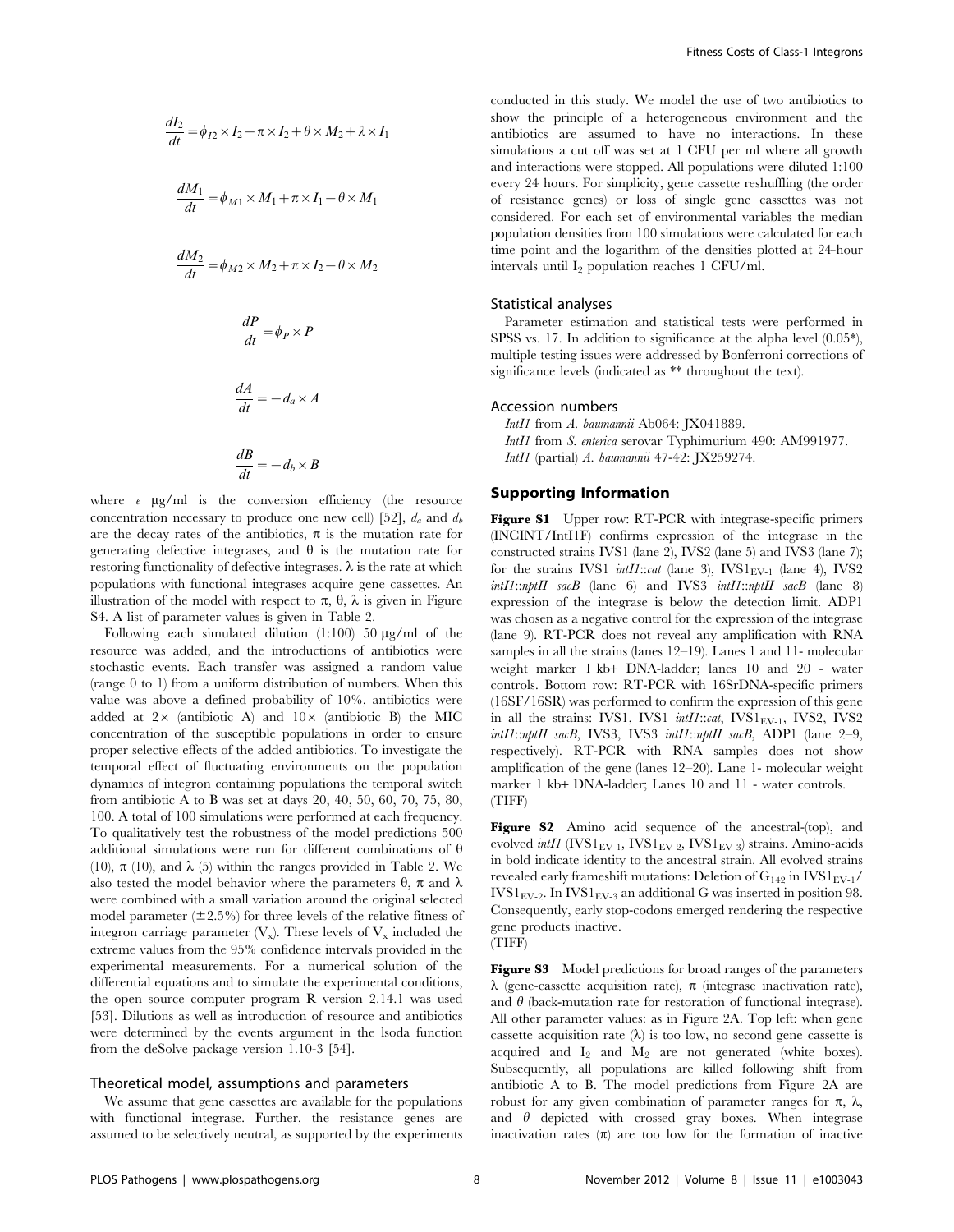Figure S4 Illustration of the model used to determine the existence conditions for Class-1 integrons with a costly, but functional integrase.  $I_1$  has one-, and  $I_2$  has two-gene cassettes encoding resistance towards antibiotics A and/or B.  $M_1$  and  $M_2$ are integrase defective mutants of  $I_1$  and  $I_2$ , respectively. Genecassette B is acquired at a rate  $(\lambda)$ , integrases in populations  $M_1$ and  $M_2$  are inactivated at a rate  $\pi$ , and the non-functional integrases are restored by mutation at a rate  $\theta$ .

(TIFF)

Text S1 Table S1. Plasmids constructed in this study, Table S2. Primers used in this study, Table S3. Phenotypic

#### References

- 1. Thomas CM, Nielsen KM (2005) Mechanisms of, and barriers to, horizontal gene transfer between bacteria. Nature Rev Microbiol 3: 711–721.
- 2. Ochman H, Lawrence JG, Groisman EA (2000) Lateral gene transfer and the nature of bacterial innovation. Nature 405: 299–304.
- 3. Berg OG, Kurland CG (2002) Evolution of microbial genomes: sequence acquisition and loss. Molecular biology and evolution 19: 2265–2276.
- 4. Bouma JE, Lenski RE (1988) Evolution of a bacteria/plasmid association. Nature 335: 351–352.
- 5. Dahlberg C, Chao L (2003) Amelioration of the cost of conjugative plasmid carriage in Eschericha coli K12. Genetics 165: 1641–1649.
- 6. Lind PA, Tobin C, Berg OG, Kurland CG, Andersson DI (2010) Compensatory gene amplification restores fitness after inter-species gene replacements. Mol Microbiol 75: 1078–1089.
- 7. Levin BR, Lipsitch M, Perrot V, Schrag S, Antia R, et al. (1997) The population genetics of antibiotic resistance. Clin Infect Dis 24 Suppl 1: S9–16.
- 8. Johnsen PJ, Simonsen GS, Olsvik O, Midtvedt T, Sundsfjord A (2002) Stability, persistence, and evolution of plasmid-encoded VanA glycopeptide resistance in enterococci in the absence of antibiotic selection in vitro and in gnotobiotic mice. Microb Drug Resist 8: 161–170.
- 9. Sandegren L, Linkevicius M, Lytsy B, Melhus A, Andersson DI (2012) Transfer of an Escherichia coli ST131 multiresistance cassette has created a Klebsiella pneumoniae-specific plasmid associated with a major nosocomial outbreak. J Antimicrob Chemother 67: 74–83.
- 10. Andersson DI, Hughes D (2010) Antibiotic resistance and its cost: is it possible to reverse resistance? Nature Rev Microbiol 8: 260–271.
- 11. Johnsen PJ, Townsend JP, Bohn T, Simonsen GS, Sundsfjord A, et al. (2009) Factors affecting the reversal of antimicrobial-drug resistance. Lancet Infect Dis 9: 357–364.
- 12. Ray JL, Harms K, Wikmark OG, Starikova I, Johnsen PJ, et al. (2009) Sexual isolation in Acinetobacter baylyi is locus-specific and varies 10,000-fold over the genome. Genetics 182: 1165–1181.
- 13. Enne VI, Delsol AA, Davis GR, Hayward SL, Roe JM, et al. (2005) Assessment of the fitness impacts on Escherichia coli of acquisition of antibiotic resistance genes encoded by different types of genetic element. J Antimicrob Chemother 56: 544– 551.
- 14. Elena SF, Lenski RE (1997) Test of synergistic interactions among deleterious mutations in bacteria. Nature 390: 395–398.
- 15. Foucault ML, Depardieu F, Courvalin P, Grillot-Courvalin C (2010) Inducible expression eliminates the fitness cost of vancomycin resistance in enterococci. Proc Nat Acad Sci USA 107: 16964–16969.
- 16. Boucher Y, Labbate M, Koenig JE, Stokes HW (2007) Integrons: mobilizable platforms that promote genetic diversity in bacteria. Trends Microbiol 15: 301– 309.
- 17. Jove T, Da Re S, Denis F, Mazel D, Ploy MC (2010) Inverse correlation between promoter strength and excision activity in class 1 integrons. PLoS Genetics 6: e1000793.
- 18. Wei Q, Jiang X, Li M, Chen X, Li G, et al. (2011) Transcription of integronharboured gene cassette impacts integration efficiency in class 1 integron. Mol Microbiol 80: 1326–1336.
- 19. Guerin E, Jove T, Tabesse A, Mazel D, Ploy MC (2011) High-level gene cassette transcription prevents integrase expression in class 1 integrons. J Bacteriol 193: 5675–5682.
- 20. Mazel D (2006) Integrons: agents of bacterial evolution. Nature Rev Microbiol 4: 608–620.
- 21. Cornaglia G, Giamarellou H, Rossolini GM (2011) Metallo-beta-lactamases: a last frontier for beta-lactams? Lancet Infect Dis 11: 381–393.
- 22. Betteridge T, Partridge SR, Iredell JR, Stokes HW (2011) Genetic context and structural diversity of class 1 integrons from human commensal bacteria in a hospital intensive care unit. Antimicrob Agents Chemother 55: 3939–3943.

characteristics of strains used in this study, and S1 References.

(PDF)

# Acknowledgments

We thank Bruce R. Levin for helpful advice and good discussions as well as for reading through the manuscript. Valuable contributions were also made by Nils Hülter, Vidar Sørum, Sara Domingues, Conny Tummler, and Anne-Hilde Conradi. We thank four anonymous reviewers for constructive criticism and valuable contributions to the manuscript.

# Author Contributions

Conceived and designed the experiments: PJJ KMN ØS RP PH KH IS. Performed the experiments: IS KH TTML PH RP. Analyzed the data: IS PJJ KH TTML PH RP ØS KMN. Wrote the paper: PJJ IS KH PH KMN.

- 23. Liebert CA, Hall RM, Summers AO (1999) Transposon Tn21, flagship of the floating genome. Microbiology and molecular biology reviews: MMBR 63: 507– 522.
- 24. Stokes HW, Hall RM (1989) A novel family of potentially mobile DNA elements encoding site-specific gene-integration functions: integrons. Mol Microbiol 3: 1669–1683.
- 25. Leverstein-van Hall MA, Box AT, Blok HE, Paauw A, Fluit AC, et al. (2002) Evidence of extensive interspecies transfer of integron-mediated antimicrobial resistance genes among multidrug-resistant Enterobacteriaceae in a clinical setting. J Infect Dis 186: 49-56.
- 26. Rosewarne CP, Pettigrove V, Stokes HW, Parsons YM (2010) Class 1 integrons in benthic bacterial communities: abundance, association with Tn402-like transposition modules and evidence for coselection with heavy-metal resistance. FEMS Microbiol Ecol 72: 35–46.
- 27. Cambray G, Guerout AM, Mazel D (2010) Integrons. Ann Rev Genetics 44: 141–166.
- 28. Nemergut DR, Robeson MS, Kysela RF, Martin AP, Schmidt SK, et al. (2008) Insights and inferences about integron evolution from genomic data. BMC Genomics 9: 261.
- 29. Guerin E, Cambray G, Sanchez-Alberola N, Campoy S, Erill I, et al. (2009) The SOS response controls integron recombination. Science 324: 1034.
- 30. Gillings MR, Holley MP, Stokes HW, Holmes AJ (2005) Integrons in Xanthomonas: a source of species genome diversity. Proc Nat Acad Sci USA 102: 4419–4424.
- 31. Johnsen PJ, Dubnau D, Levin BR (2009) Episodic selection and the maintenance of competence and natural transformation in Bacillus subtilis. Genetics 181: 1521– 1533.
- 32. Barbe V, Vallenet D, Fonknechten N, Kreimeyer A, Oztas S, et al. (2004) Unique features revealed by the genome sequence of Acinetobacter sp. ADP1, a versatile and naturally transformation competent bacterium. Nucleic Acids Res 32: 5766–5779.
- 33. Bjorkman J, Nagaev I, Berg OG, Hughes D, Andersson DI (2000) Effects of environment on compensatory mutations to ameliorate costs of antibiotic resistance. Science 287: 1479–1482.
- 34. Maisnier-Patin S, Berg OG, Liljas L, Andersson DI (2002) Compensatory adaptation to the deleterious effect of antibiotic resistance in Salmonella typhimurium. Mol Microbiol 46: 355–366.
- 35. Rozen DE, McGee L, Levin BR, Klugman KP (2007) Fitness costs of fluoroquinolone resistance in *Streptococcus pneumoniae*. Antimicrob Agents Chemother 51: 412–416.
- 36. Reynolds MG (2000) Compensatory evolution in rifampin-resistant Escherichia coli. Genetics 156: 1471–1481.
- 37. Cambray G, Sanchez-Alberola N, Campoy S, Guerin E, Da Re S, et al. (2011) Prevalence of SOS-mediated control of integron integrase expression as an adaptive trait of chromosomal and mobile integrons. Mob DNA 2: 6.
- 38. Hare J, Bradley J, Lin CL, Elam T (2011) Diverse DNA damage responses in Acinetobacter include the capacity for DNA damage-induced mutagenesis in the opportunistic pathogens Acinetobacter baumannii and Acinetobacter ursingii. Microbiology 158(Pt 3): 601–11.
- 39. Robinson A, Brzoska AJ, Turner KM, Withers R, Harry EJ, et al. (2010) Essential biological processes of an emerging pathogen: DNA replication, transcription, and cell division in Acinetobacter spp. Microbiology and molecular biology reviews: MMBR 74: 273–297.
- 40. Recchia GD, Stokes HW, Hall RM (1994) Characterisation of specific and secondary recombination sites recognised by the integron DNA integrase. Nucleic Acids Res 22: 2071–2078.
- 41. Dubois V, Debreyer C, Litvak S, Quentin C, Parissi V (2007) A new in vitro strand transfer assay for monitoring bacterial class 1 integron recombinase IntI1 activity. PloS One 2: e1315.